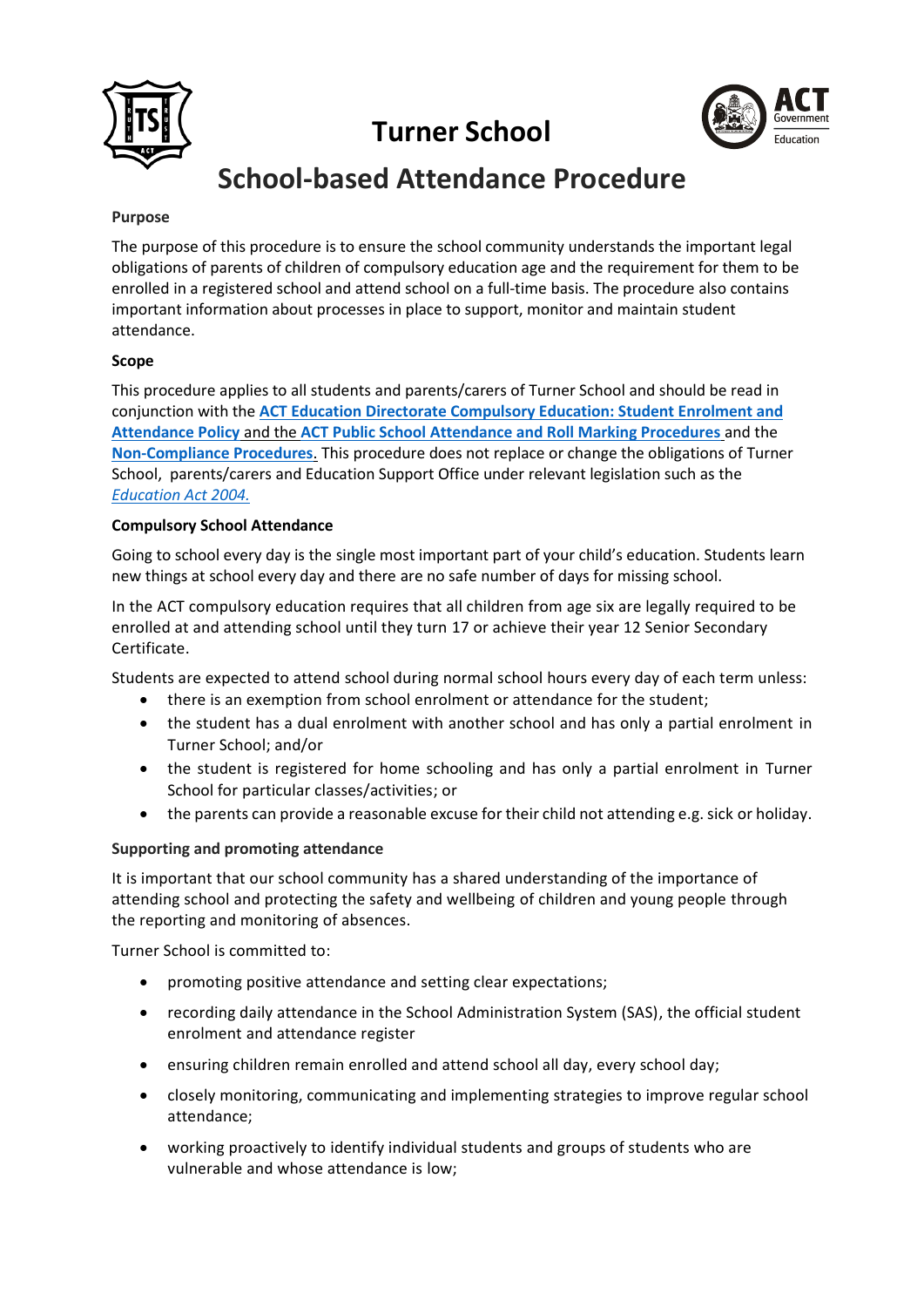- working together with students and their parents to improve their attendance through a range of interventions and supports; and
- ensuring that the school community understand that attendance at school everyone's responsibility.

## **Late arrivals and early leavers**

Students are expected to be at school from 9am each morning in time for the daily roll call.

If a student arrives at school from 9am onwards, they need to sign in at the front office. Parents are expected to provide a reason for their child's late arrival. If a valid reason is not provided, their late arrival (absence) will be recorded as 'absent-unexplained'.

Medical and dental appointments should be made outside of school hours where possible, however if a student needs to leave early, the parent/carer is required to provide an explanation as soon as practical, and the student must be signed out through the front office. Students who do not sign out, will have their absence recorded as 'unexplained'.

# **What circumstances/explanations are considered a reasonable excuse?**

There are a limited number of reasons which are considered reasonable excuses for an absence. The two most common reasons for student absences are 'sick' and 'leave'. 'Sick' is usually due to an illness and 'leave' may be required due to a serious illness of an immediate family member, family holiday or attendance at a funeral. The principal has the discretion to accept a reason given by a parent for a student's absence and can request a medical certificate or statutory declaration in addition to an explanation where required.

Principals will generally accept the following reasons, as reasonable excuses:

- illness or medical issues, including recovery from major injury or medical condition;
- medical and dental appointments, where out of hours appointments are not possible or appropriate;
- bereavement or attending a funeral of a relative or friend of the student;
- religious or cultural observation;
- family holidays where the parent notifies the school in advance and the principal supports the leave;
- attendance at court or other legal hearings or meetings associated with hearings;
- participation in sanctioned debates, sports, musical or theatrical productions not directly arranged by the school; and/or
- participation in interstate, national, or international academic or sporting event or equivalent.

## **What are unexplained absences?**

An unexplained absence is an absence where the student's parent/carer has failed to provide a *reasonable excuse*.

You will be notified by the school if an absence is unexplained and given the opportunity to provide a reasonable excuse within 10 school days of the first absence. If you fail to provide an explanation it will remain on the school's record as an unexplained absence and count towards your child's attendance record.

If you provide an excuse that is not considered to be a reasonable excuse, then the absence will be treated as unauthorised and this absence becomes an explained absence.

## **What are unauthorised absences?**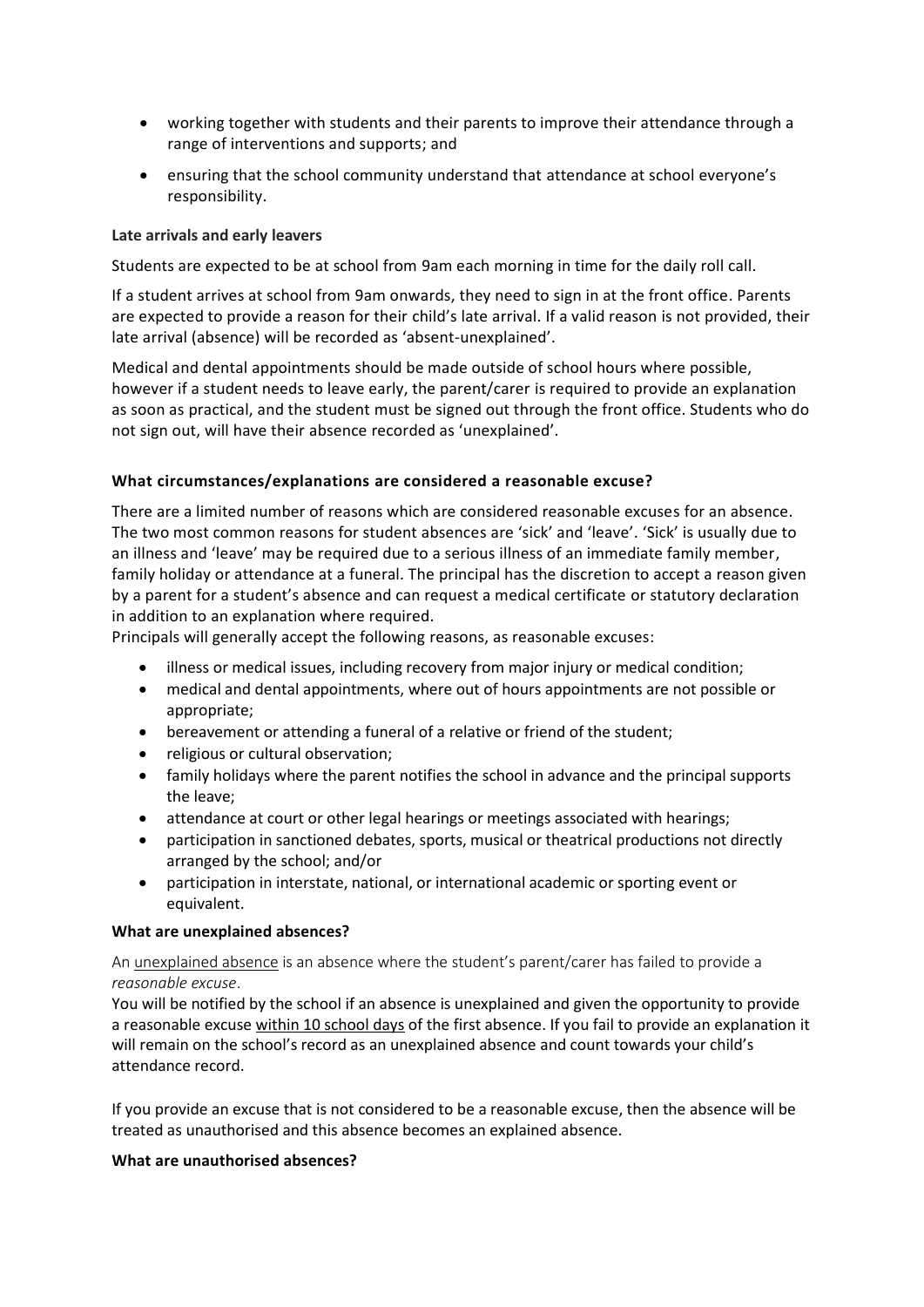In some circumstances, even though a reason has been provided, the absence may be recorded as *unauthorised* because the reason does not count as a valid reason as per the ACT Education Directorate's Compulsory Education: Student Enrolment and [Attendance](https://www.education.act.gov.au/publications_and_policies/policies) policy and the ACT Public School [Attendance and Roll Marking procedures.](https://www.education.act.gov.au/publications_and_policies/policies)

In general, the following absences may be determined as unauthorised absences: repeated poor excuses such as running late, too tired, slept in and absences due to truancy.

Where explanations are provided that don't provide adequate information, the principal can use their discretion and may treat the explanation as 'explained/ unauthorised' e.g. 'My child was away from school on Friday 10 May' or 'My child has an appointment to attend'. These examples do not provide enough information to determine if the explanation is a 'reasonable excuse'.

#### **Planned absences**

Parents are encouraged to holiday or travel during the official school holidays. If travel outside of the school holiday period is necessary and it will be greater than five school days (e.g. overseas/interstate holiday), parents must apply in writing to the principal for approval beforehand. If you do not apply for leave, or the school does not believe it to be in the best interests of your child, the absence from school may be recorded as an 'unauthorised absence'.

#### **Contact us for attendance support**

Should you have any concerns regarding your child's attendance, please call the school office and ask to speak to your child's teacher, the <Student Wellbeing Team> or the relevant Deputy Principal or Principal. <School Name> provides a range of support programs and strategies to address attendance concerns including support for students returning from an extended period of leave.

#### **Responsibilities**

#### **Our school responsibilities include:**

- promoting attendance and maintaining up to date school-based attendance procedures;
- maintaining an attendance register in SAS and marking attendance rolls each school day and keeping a record of the reason given for each absence;
- advising parents/carers of any unexplained absences on the same day, or as soon as practicable;
- encouraging open communication with students, parents and families about issues affecting a student's attendance and working in partnership with families to address any concerns about a student's education, engagement, health and wellbeing and discussing barriers to attendance early;
- taking action where there are more than three consecutive days, or more than seven unexplained non-consecutive days absent to seek a reasonable excuse from the parents/carers;
- determining if an explanation provided for an absence is reasonable for the purposes of the parent/carer meeting their responsibilities under the Act;
- identifying any attendance concerns and working with the student and parent/carer to understand and address any attendance barriers and provide support strategies and programs;
- referring to Student Engagement for access to support if a student's attendance remains a concern; and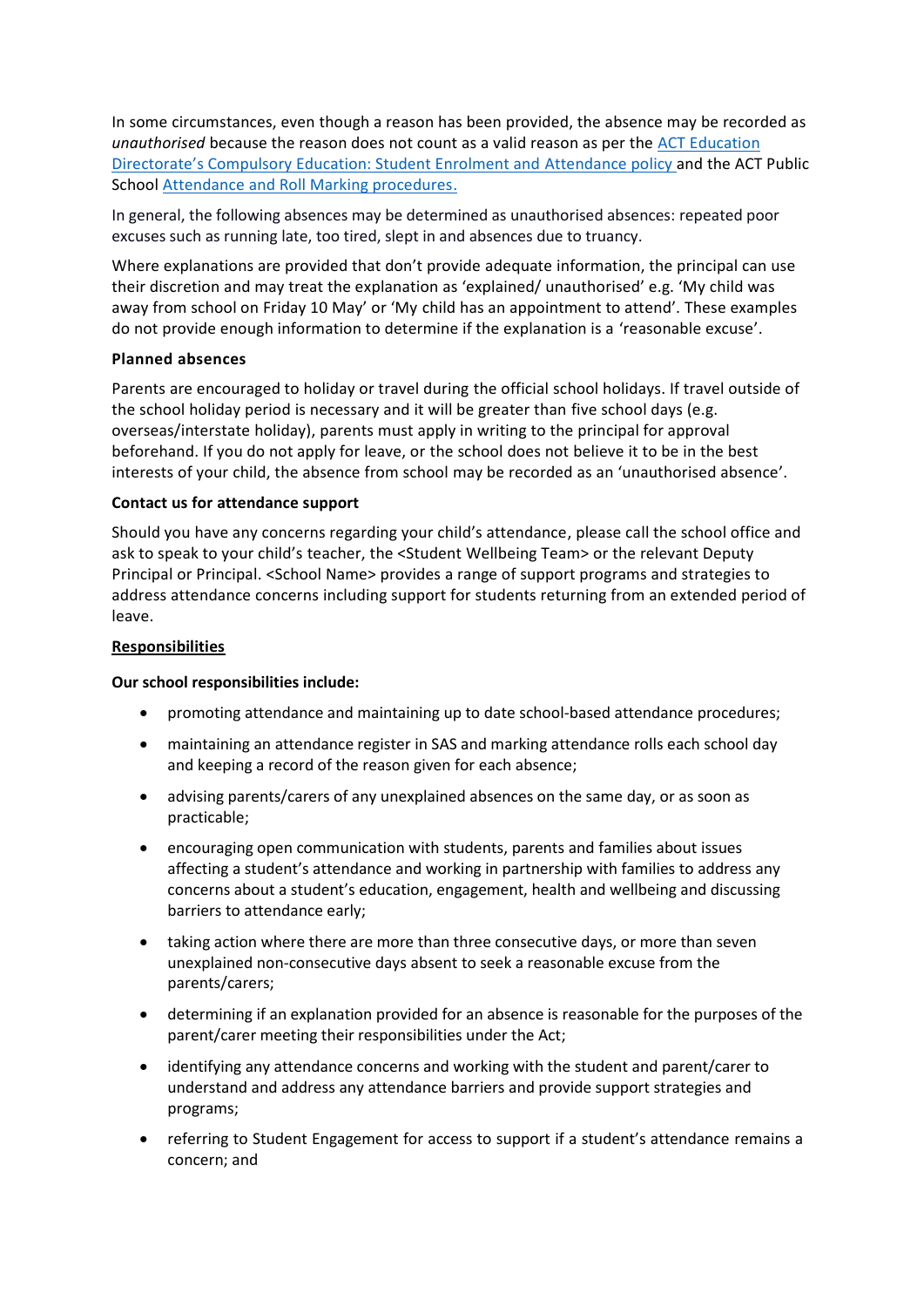• effectively monitoring overseas student attendance and implementing a documented intervention strategy where an overseas student's attendance is at risk of failing to meet the minimum student visa requirement (attendance of a minimum 80% of the scheduled course contact hours during each study period).

# **Parent/carer responsibilities include:**

- ensuring your child/ren attend school on time every day when instruction is offered including excursions, sports carnivals camps and special events;
- ensuring you and your child follow the school attendance procedures for late arrival and early departure i.e. signing in and out of front office;
- notifying the school as soon as practicable if your child will be late or will be leaving early:
- providing permission for your child to leave the school grounds during the school day
- notifying the school in advance of any upcoming absences or letting the school know early in the morning if your child won't be attending so their absence can be recorded correctly.
- replying to the school's SMS, email the front office at E: [turner.absences@ed.act.edu.au;](mailto:turner.absences@ed.act.edu.au) call on (02) 6142 2430 or alternatively, send a written note with your child on their return to school or visit the school;
- ensuring absence explanations include:
	- o your child's name;
	- o the date of the absence(s)
	- o the reason (s)
- making sure explanations are provided in advance or on the day or as soon as practical or within 10 days of the first day of absence;
- ensuring your contact details are up to date so that the school can send you the absence notifications;
- communicating openly with the school and working in partnership to address any concerns about your child's education, engagement, health and wellbeing and discussing barriers to attendance early;
- scheduling family holidays, appointments and other activities outside of school hours where possible;
- putting in writing a request to the principal for planned extended absences of five or more days during term time (e.g. an overseas holiday);
- seeking a full-time or part-time Exemption Certificate if your child is unable to meet the attendance requirements of the Act due to individual circumstances;
- seeking an Approval Statement where your young person has completed year 10 and wishes to participate in workplace related training and/or employment alternatives; and
- complying with any attendance notifications (letters), Information and Compliances Notice instructions.

## **Related Resources**

- [ACT Education Compulsory Education: Student Enrolment and Attendance Policy](https://www.education.act.gov.au/publications_and_policies/School-and-Corporate-Policies/student-administration/enrolment-and-attendance/compulsory-education-student-enrolment-and-attendance-policy)
- [Attendance at ACT Public Schools Procedure](https://www.education.act.gov.au/publications_and_policies/School-and-Corporate-Policies/student-administration/enrolment-and-attendance/compulsory-education-student-enrolment-and-attendance-policy)